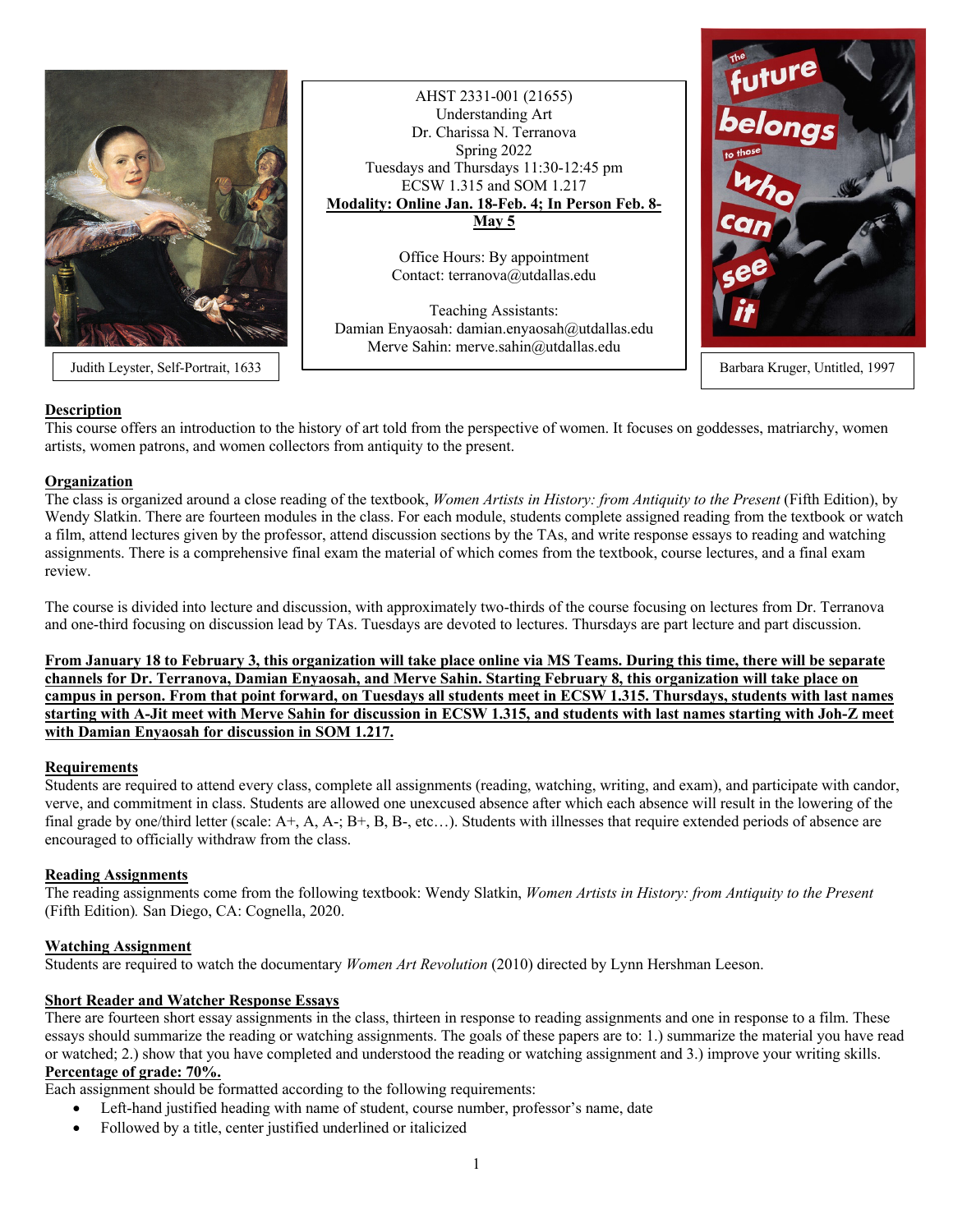- Double spaced
- 12 pt. font
- 250 words
- Do not use the first person as in, for example, "I thought the essay was terrific!"
- Do not use the passive voice. Write objectively using the active voice.
	- o Passive voice: "The lecture was given."
	- o Active voice: "Cynthia gave the lecture."
- Avoid walking your reader through each sentence and paragraph of the chapter you're summarizing. Summarize; be synthetic.
- Avoid hyperbole as in, for example, "I thought the essay was terrific!"
- Read your paper out loud to ensure clarity.
- Once you've completed your essay, upload it to the appropriate folder in each module at elearning.

### **Final Exam**

The final exam is Thursday May 5. An exam review sheet will be distributed Monday April 18. This exam review will have a list of 50 slides to memorize and key terms and themes to study. From this list, twenty images will be presented to you to identify by the title of the work (spelled correctly), name of the artist (spelled correctly), and date within five years. You will be given four short essay questions taken from the terms and themes. The exam information comes only from the final exam review sheet, the information of which comes from the textbook and lectures. **Percentage of grade: 30%.**

### **Schedule**

Tuesday January 18 Course Introduction

Thursday January 20 Discussion/Lecture Topic: Women in Prehistoric Art and Art of First Civilizations Reading: Chapter 1, "Prehistory and the First Civilizations," 1-18.

Monday January 24 Assignment Due: Reader Response Essay #1

Tuesday January 25 Discussion/Lecture Topic: Women in the Art of the Classical World Reading: Chapter 2, "The Classical World," 19-38.

Thursday January 27 Discussion/Lecture Topic: Women in the Art of the Classical World (cont'd)

Monday January 31 Assignment Due: Reader Response Essay #2

Tuesday February 1 Discussion/Lecture Topic: Women in the Art of the Medieval World Reading Assignment: Chapter 3, "The Medieval World, 39-62.

Thursday February 3 Discussion/Lecture Topic: Women in the Art of the Medieval World (cont'd)

Monday February 7 Assignment Due: Reader Response Essay #3

Tuesday February 8 Discussion/Lecture Topic: Women in the Art of Italy 1400-1600 Reading Assignment: Chapter 4, "Italy 1400-1600," 63-84

Thursday February 10 (cont'd) Discussion/Lecture Topic: Women in the Art of Italy 1400-1600 (cont'd)

Monday February 14 Assignment Due: Reader Response Essay #4

Tuesday February 15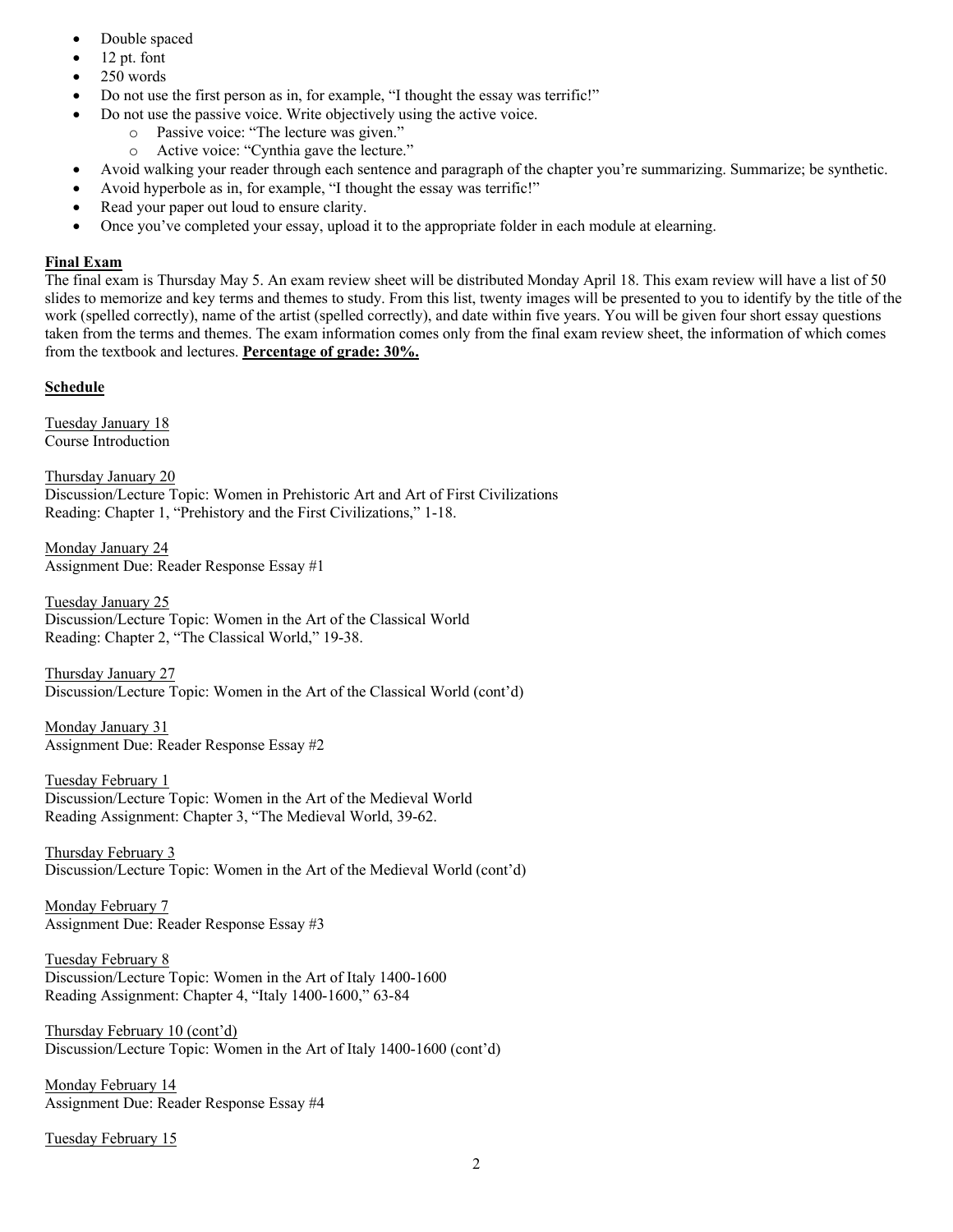Discussion/Lecture Topic: Women in the Art of Italy and Northern Europe during the Seventeenth Century Reading Assignment: Chapter 5, "Italy and Northern Europe: The Seventeenth Century," 85-102

Thursday February 17 Discussion/Lecture Topic: Women in the Art of Italy and Northern Europe during the Seventeenth Century (cont'd)

Monday February 21 Assignment Due: Reader Response Essay #5

Tuesday February 22 Discussion/Lecture Topic: Women in the Art of the Eighteenth Century Reading Assignment: Chapter 6, "The Eighteenth Century," 103-116.

Thursday February 24 Discussion/Lecture Topic: Women in the Art of the Eighteenth Century (cont'd)

Monday February 28 Assignment Due: Reader Response Essay #6

Tuesday March 1 Discussion/Lecture Topic: Women in the Art of the Nineteenth Century Reading Assignment: Chapter 7, "The Nineteenth Century: 1800-1870," 117-140.

Thursday March 3 Discussion/Lecture Topic: Women in the Art of the Nineteenth Century (cont'd)

Monday March 7 Assignment Due: Reader Response Essay #7

Tuesday March 8 Discussion/Lecture Topic: Women in the Art of the Late Nineteenth Century: 1870-1900 Reading Assignment: Chapter 8, "The Late Nineteenth Century: 1870-1900,"141-160.

Thursday March 10 Discussion/Lecture Topic: Women in the Art of the Late Nineteenth Century: 1870-1900 (cont'd)

Tuesday March 15-Thursday March 17 Spring Break No Class

Monday March 21 Assignment Due: Reader Response #8

Tuesday March 22 Discussion/Lecture Topic: Women in the Art of the Early Twentieth Century: 1900-1920 Reading Assignment: Chapter 9, "The Early Twentieth Century: 1900-1920," 161-182.

Thursday March 24 Discussion/Lecture Topic: Women in the Art of the Early Twentieth Century: 1900-1920 (cont'd)

Monday March 28 Assignment Due: Reader Response #9

Tuesday March 29 Discussion/Lecture Topic: Women in the Art of Europe and America: 1920-1945 Reading Assignment: Chapter 10, "Europe and America: 1920-1945," 183-212.

Thursday March 31 Discussion/Lecture Topic: Women in the Art of Europe and America: 1920-1945 (cont'd)

Monday April 4 Assignment Due: Reader Response #10